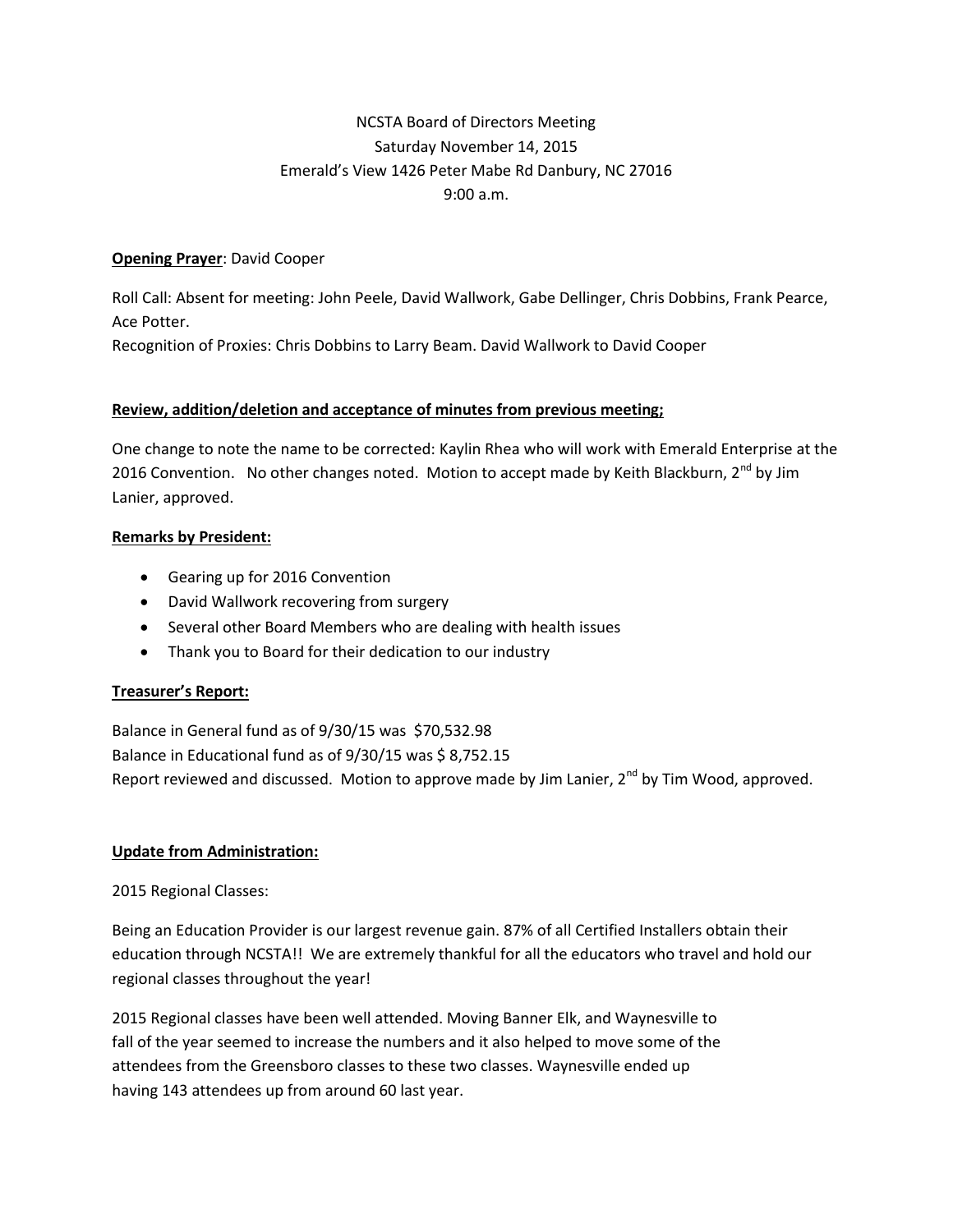This was the first year that we have required that to be pre-registered non-member registration must be mailed in with payment. Yes, there was a little bit of complaining but for the most part it worked really well. I think it sent the message we are serious about them pre-registering. The ones that didn't pre-register and paid the additional money at the door admitted it was their fault. This decision by the Board has worked out well and should be kept for next year.

We did not go to Swansboro this year but went to Jacksonville instead. The facility was brand new and state of the art. It worked out really great and we will most likely be back there next year.

## 2016 Regional Classes:

The dates and locations for 2016 classes will be released at the Convention with the 2016 Calendar being given to members. Next November will be a busy time for a lot of people. We will most likely move the last class into October for next year in anticipation of the elections.

Locations for 2016 classes will be close to the same as 2015

#### 2016 Convention:

- Vendor Registrations have been emailed to all past vendors and new vendors that have requested registration. If vendors contact you for registration or convention details this is posted on the opening page of our website.
- We need vendors!!!!
- As was discussed at the last meeting, if we can get the vendors for a separate retail alley we will have this area. I am not familiar with the local area and what retailers are near the center. Discussion of what is available there, power tool dealers, hunting gear, etc etc
- As per Board decision, the giveaway item will be a portfolio. These have been ordered and are very close in design to the last portfolio we gave away.
- I will shop the holiday sales for a TV and other door prizes this worked out well last year in getting good prices on these items.
- Schedule for Convention:
	- Vendor Setup 2:00 p.m. 5:00 p.m. Wed January 27th Annual Board Meeting 5:00 p.m. – 6:00 p.m. Wed January 27th Iron Thunder Dinner 7:00 p.m. – 10:00 p.m. Wed January 27th Registration opens at 6:30 a.m. on Thurs January 28th Classes begin at 8:00 a.m. on Thurs January 28th Classes end at 5:00 p.m. on Thurs January 28th Live at 5 5:00 p.m  $-$  7:00 p.m. Thurs January 28th Registration opens at 8:30 a.m. on Friday January 29th Land App class 9:00 a.m. – 12:00 p.m. Friday January 29th
- Note to Board members: Bring your white NCSTA shirt for Thursday
- Membership renewals along with convention registration for members will go out this week. The renewal invoice will be in a different format this year so that we hopefully will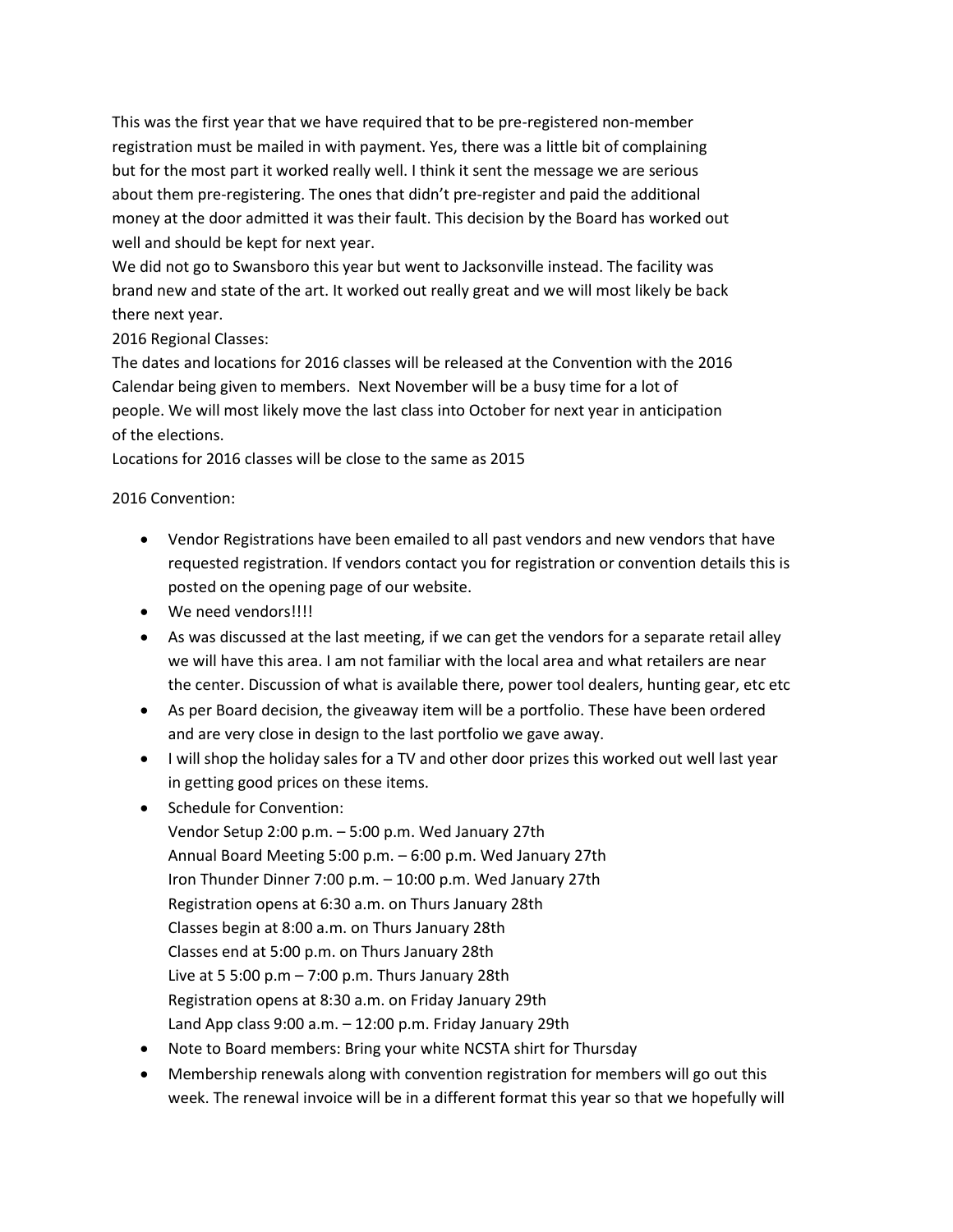get new membership forms completed for all members and have current info for each of them.

- To help with the flow of traffic into the convention a special area will be designated for members. They will receive a different color postcard as confirmation and their packages will be in a separate area. Members only pickup area.
- The master sign in sheet will be placed so that attendees have to pass by it to get to the exhibit hall.
- Registrations for non-members will be mailed out the following week. This registration will have a prominent note on it "Arrive early to avoid lines" hopefully it will help. The attendees create their own problem by waiting until 10 minutes prior to class start to arrive.

Doug is working on speakers and topics for the convention. This should be completed by the first week of December at the latest so that the agenda will be available for print. Are there any specific request for class topics from the Board?

## **Convention Theme Ideas:**

Top 3 choices.

- 1. Keep Vision Alive
- 2. Investing in the Future
- 3. Continuing Excellence

## **The winner Is: Investing in the Future**

Review of new membership application. Motion to accept made by Jim Lanier, 2<sup>nd</sup> by Stanley Mills, approved. Sign will be posted for non Members that pictures will be taken and will be used for promotion.

Push for membership!!

## Lobbyist Report:

Highlights:

- House 705 changes
- House 765 (onsite wastewater reform)
- Regulatory Reform Act of 2015
- Tax Reform Bill ( attempting to get clarification on the tax changes that are specific to the scope of work for the on-site wastewater industry.)
- Annual Wastewater Conference in Raleigh in October.
- Cole publishing contacted us about interviewing for an article for Installer and Pumper Magazine.
- 2016 Short Session in May 2016
- Need for a PAC
- 2016 Convention preparation and class speakers